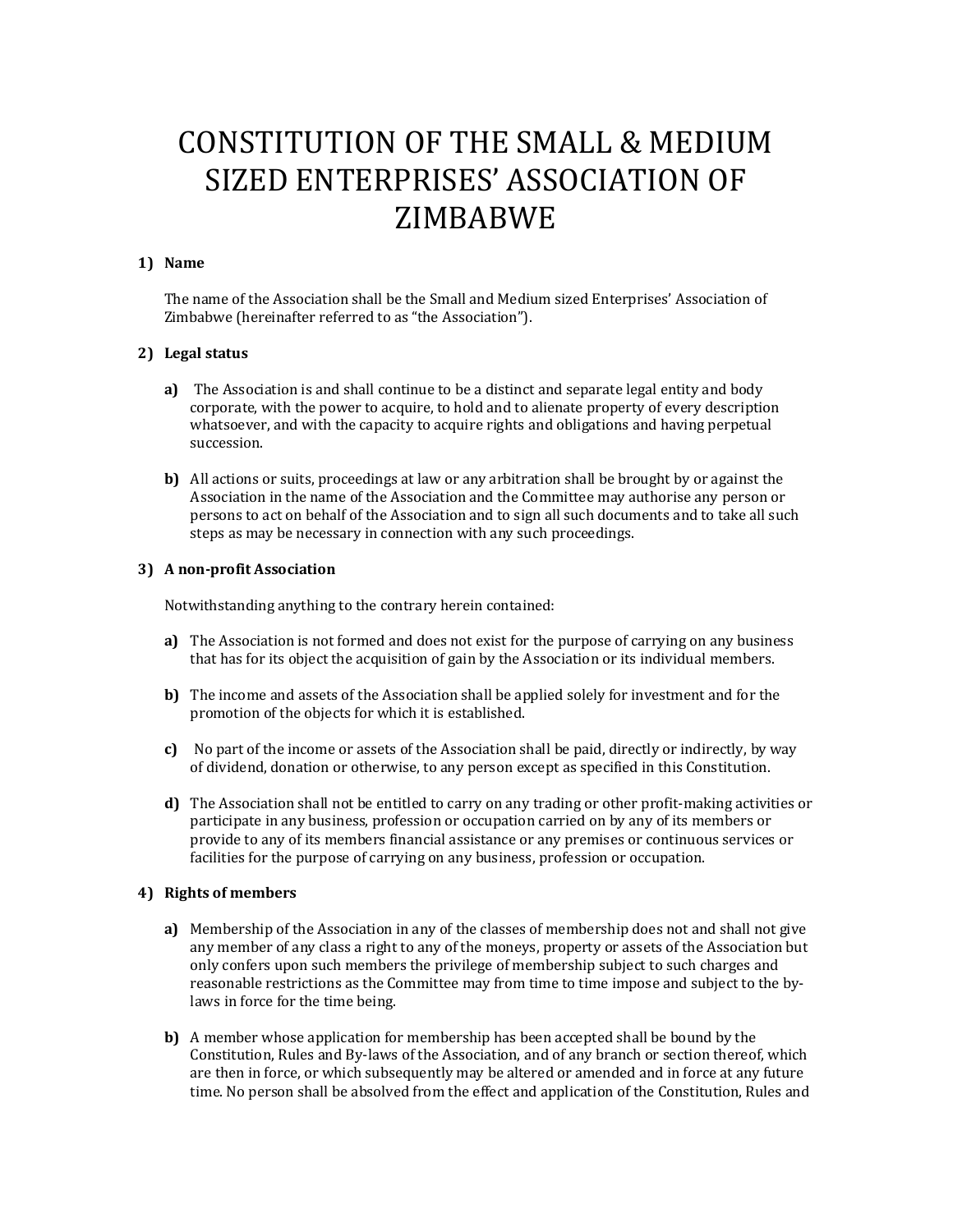By-laws by reason of the fact that he may not have received a copy thereof.

# **5) Liability of members**

The liability of members of any class is limited to the amount of unpaid subscriptions or other moneys owing by them to the Association.

# **6) Objective**

The objective of the Association shall be to advance the interests of SMEs and entrepreneurs involved in the running of SMEs. This objective shall be achieved, inter alia, though the following activities:

- **a)** Advocating for the rights of SMEs at all relevant national fora, which shall include but shall not be limited to:
	- i) Government ministries
	- ii) Quasi-government organisations
	- iii) Non-governmental organisations
	- iv) Councils and municipalities
	- v) Any other relevant local and international fora.
- **b)** Advancing the cause of SMEs through activities such as:
	- i) Promotion and development of markets
	- ii) Sourcing and channelling of capital and technical assistance to SMEs
	- iii) Education and training for entrepreneurs
	- iv) Developing or encouraging the development of infrastructure (factory shells, incubation units e.t.c) for the promotion of SMEs' activities.
- **c)** Interactions with other national associations and groupings in order to ensure SMEs' interactions with their members are mutually beneficial.
- **d)** Providing training and services to SMEs to enable them to graduate to being large-scale industries.

#### **7) Powers of the Association**

Subject to the provisions of **clause 3** above, the Association shall have all such powers as are necessary for the proper attainment of the objects set out in **clause 6** above and shall, in particular, have the following express powers:

- **a)** to facilitate the exchange of ideas and act as a clearing house for ideas, priorities and problems in the field of entrepreneurship development;
- **b)** to establish and publish a newsletter for the benefit of its members and/or interested persons;
- **c)** by collaboration and otherwise to avoid unnecessary duplication of effort in the field of entrepreneurship development;
- **d)** to acquire any movable or immovable property for the Association calculated to benefit the Association and to advance its objects and to maintain, improve and alter any of the Association's property;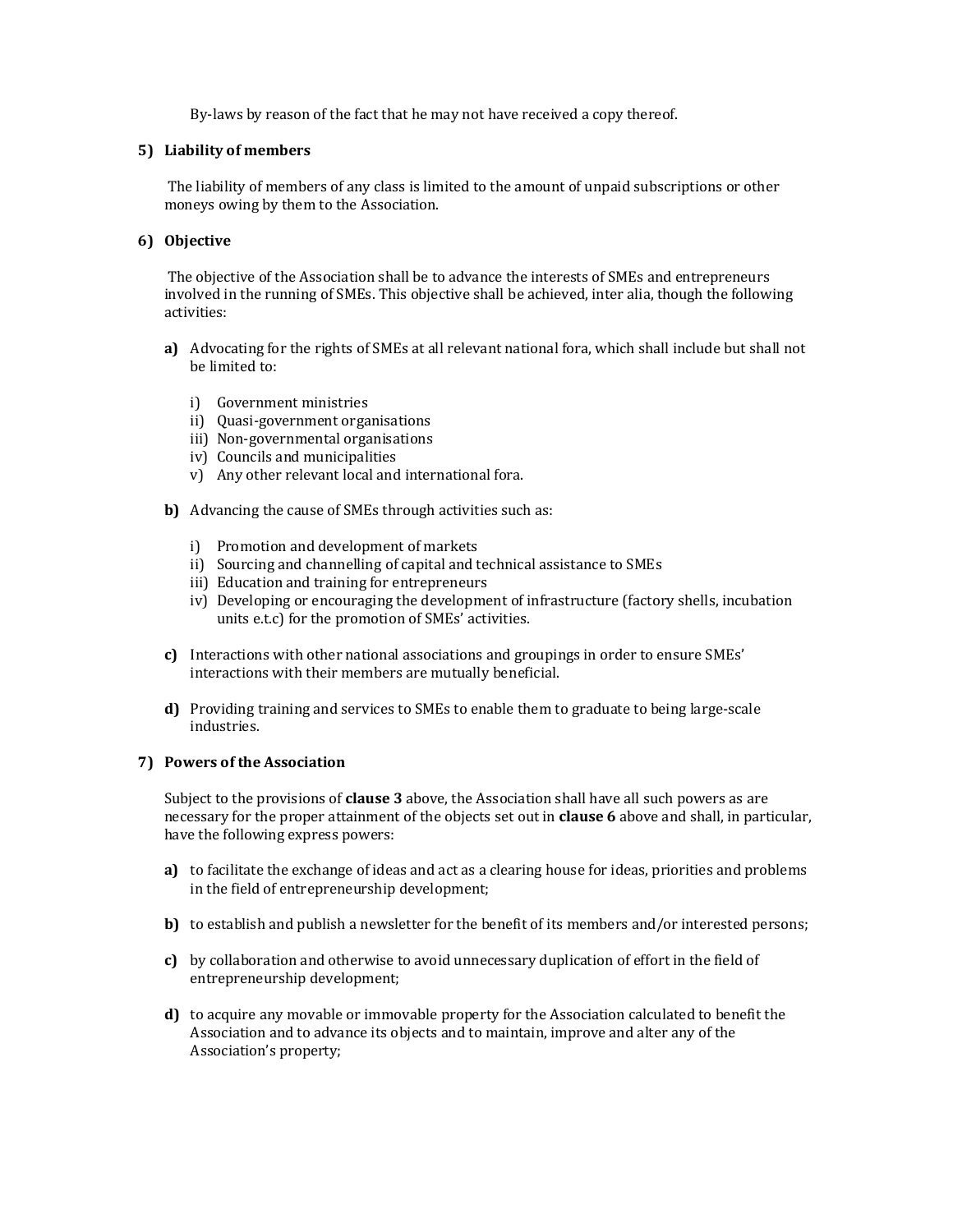- **e)** to institute, conduct, defend, compound or abandon any legal proceedings by or against the Association or its officers, or otherwise concerning the affairs of the Association;
- **f)** to open bank and building society accounts in the name of the Association and to draw, accept, endorse, make and execute bills of exchange, promissory notes, cheques and other negotiable instruments connected with the business and affairs of the Association;
- **g)** to invest and deal with any moneys of the Association not immediately required for the purposes of the Association;
- **h)** to secure the fulfilment of any contracts or engagements entered into by the Association by the mortgage of all or any part of the property of the Association;
- **i)** to establish, promote or assist in establishing or promoting and to subscribe to or become a member of any association or society whose objects are similar or partly similar to the objects of the Association, or the establishment or promotion of which may be beneficial to the Association, provided that no subscription be paid to any such other association out of the funds of the Association except bona fide in furtherance of the interests of the Association;
- **j)** to support, subscribe to or create linkages with any institution or society, local or foreign, which may be for the benefit of the Association, its members or for its employees whether past or present;
- **k)** to borrow or raise and give security for money by the issue of bonds, debentures, debenture stock, bills of exchange, promissory notes or other obligations or securities of the Association or by mortgage of all or any part of the property of the Association;
- **l)** subject to the provisions of clause 3 above, to make donations, loans, exchanges, leases and any other forms of contract whatsoever including sales and purchase of property of any kind whatsoever.

#### **8) Classes of members**

There shall be the following classes of members of the Association, namely:

- **a)** Registered member;
- **b)** Subscribed member;
- **c)** Premium member (small enterprise);
- **d)** Platinum member (medium size enterprise);
- **e)** Affiliate member

# **9) Qualification for membership**

The persons eligible for the various classes of membership of the Association shall be as follows:

#### **a) Registered member**

Any approved small or medium enterprise operating in Zimbabwe, or a representative thereof shall be eligible for membership as a registered member of the Association subject to such conditions as the Committee may impose upon such person on election. No membership fee is required for this registration.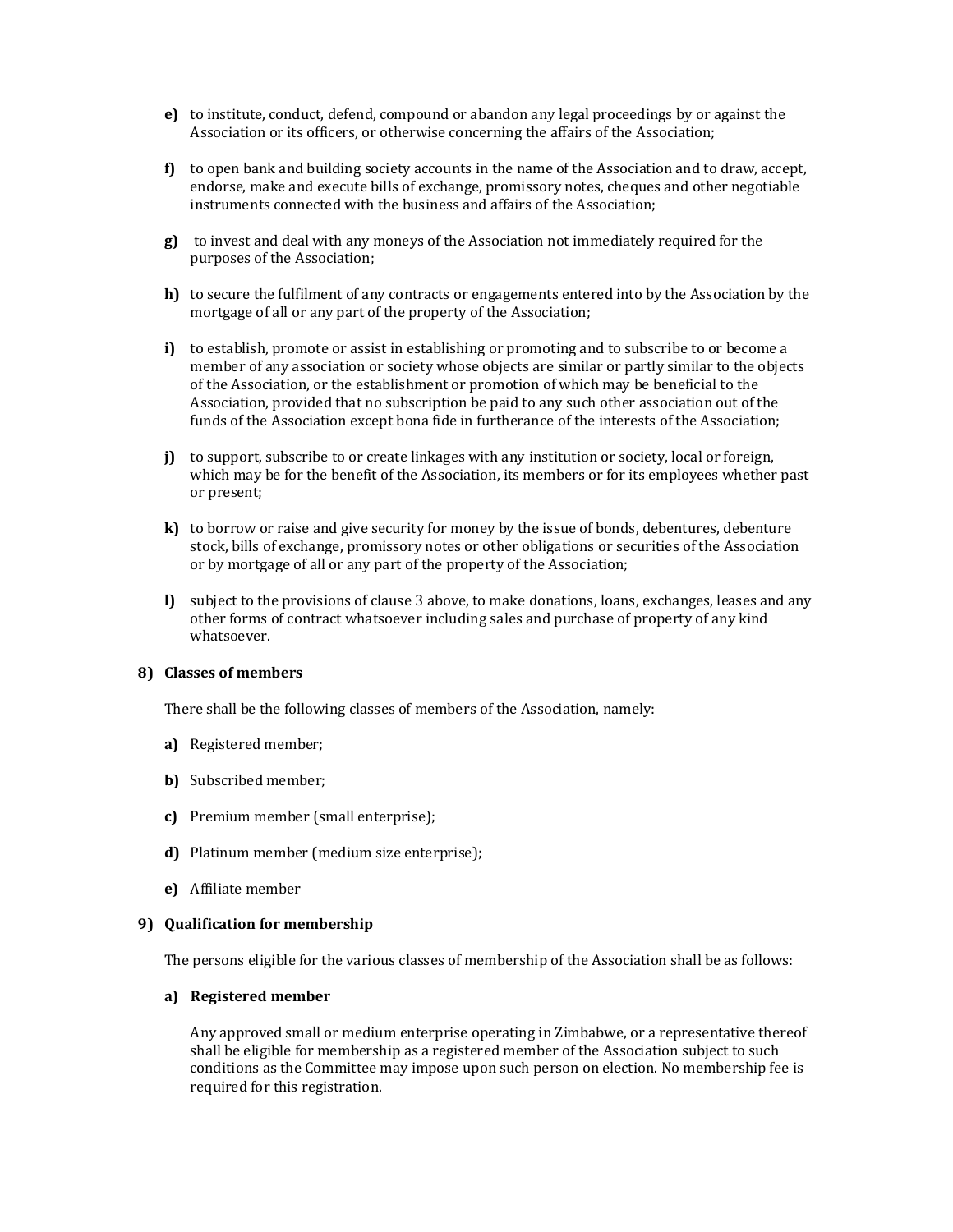Registered members shall receive the Association's newsletter, and updates on the Association's activities. They shall not be entitled to vote or attend any of the Association's closed events or meetings. They will not be eligible for any value-added services from the Association apart from those mentioned above.

## **b) Subscribed member**

A Registered member may upgrade to being a Subscribed member upon payment of the basic registration fee, as laid out in the By-laws.

Subscribed members shall receive the association's newsletters and updates, shall be entitled to a vote, and shall be entitled to attend the Associations events and meetings, subject to the payment of any admittance charges that may be levied. They shall be entitled to value-added services such as listing on the Association's website and other benefits as the Association may from time to time decide to avail.

Where relevant, access to membership benefits shall be on a seniority basis, with those who became members on earlier dates being given preferential access to subsequent members.

## **c) Premium member (small enterprise)**

A Subscribed member shall become a Premium member upon payment of the relevant Premium subscription, as laid out in the By-laws. Premium membership shall be open only to enterprises classified as small enterprises (asset base less than US\$100 000, or annual turnover less than US\$500 000).

Premium members shall be entitled to all the benefits applicable to Subscribed members and shall in addition be entitled to the following:

- (1) Premium listings on the Association's website
- (2) Individual advocacy services, where the Premium member's issue is of a nature that affects several other members' operations.
- (3) Preferential access to funding, marketing resources or any other benefits sourced by the Association through its advocacy activities, up to a limit of US\$100 000.

Where relevant, access to membership benefits shall be on a seniority basis, with those who became members on earlier dates being given preferential access to subsequent members.

# **d) Platinum member (medium size enterprise)**

A Subscribed member shall become a Platinum member upon payment of the relevant Platinum subscription, as laid out in the By-laws. Platinum membership shall be open to enterprises that exceed the threshold for small enterprises, but have assets less than US\$1 million.

Platinum members shall be entitled to similar benefits to Premium members, but with no upper limit to the extent of benefit.

Where relevant, access to membership benefits shall be on a seniority basis, with those who became members on earlier dates being given preferential access to subsequent members.

#### **e) Affiliate member**

Affiliate members shall be any organisations or corporations who fall outside of the definition of small or medium sized enterprises as defined above. Such organisations shall include former members of the Association who have graduated to being large corporations, but are interested in retaining membership with the Association, as well as large organisations with a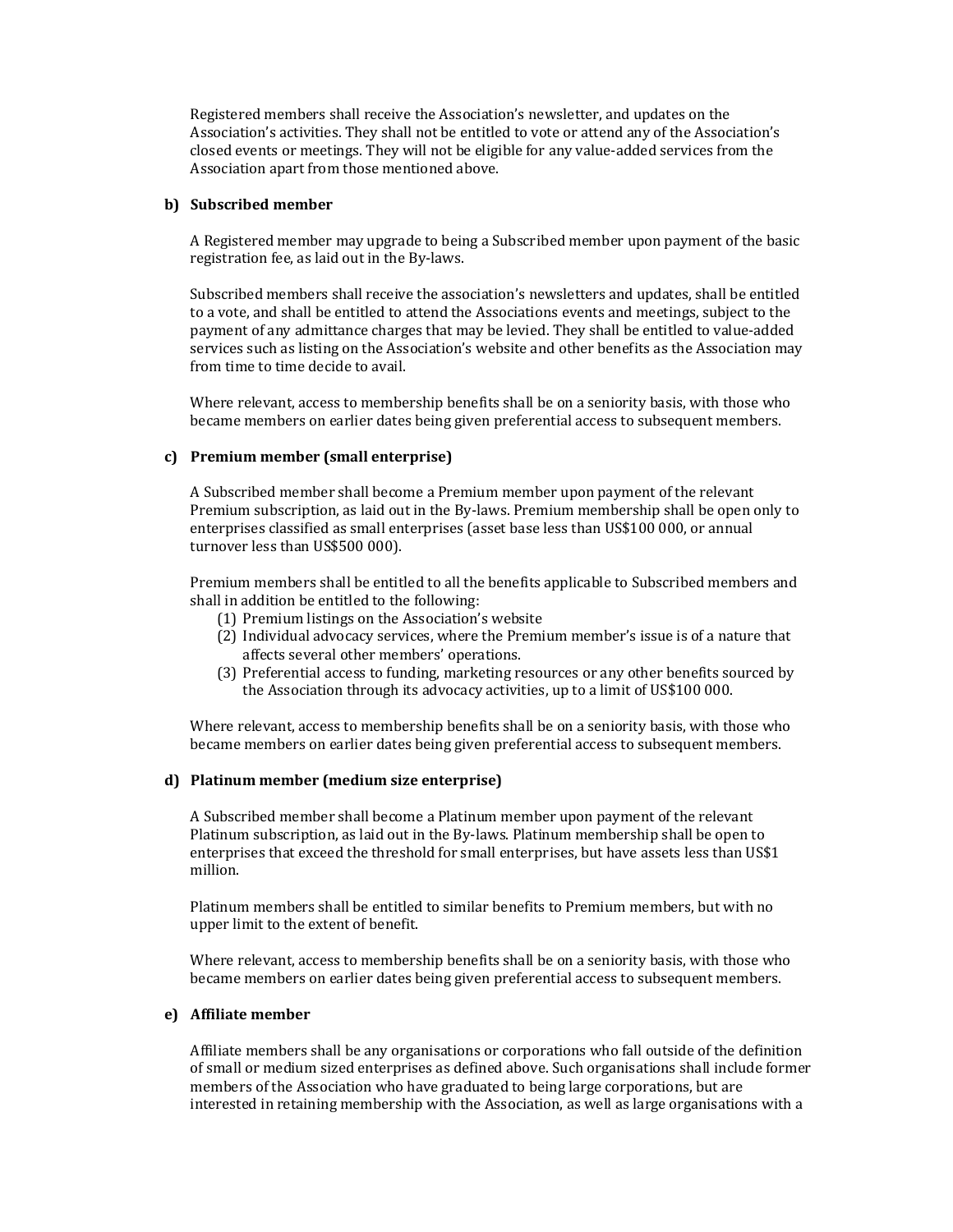vested interest in SME development, or SME business.

Affiliate members shall not be entitled to any benefits, and shall not have a vote, but shall be entitled to advertise and to display their services on the Association website or other relevant material. They shall also be eligible for appointment to advisory seats on the Committee.

Affiliate members shall be required to pay the relevant fee as regulated in the By-laws of the Association from time to time.

# **10) Election of members**

- **a)** Applications for membership shall be in writing upon such form or forms as the Committee may from time to time decide and shall contain such information and particulars, together with such verification thereof, as the Committee may require.
- **b)** The Committee shall have the right from time to time to vary, amend or alter the form or forms of application and/or proposal for membership in any class, and may prescribe different forms for different classes of membership.
- **c)** Candidates for membership shall be elected by a majority vote of the Committee of the Association or a subcommittee appointed by it. For the purpose of the election of candidates for membership, the quorum of the Committee or of the subcommittee shall be five (5) members.
- **d)** In no circumstances shall the Committee, the subcommittee or any member thereof be requested or required to give any reason for any decision in connection with any such application for membership.
- **e)** Should any ineligible candidate be inadvertently admitted as a member in any class of membership, the Committee may declare his election void, and it shall give him notice to that effect, and it may in its sole discretion return to such candidate any subscription or entrance fee paid by him and he shall cease to be a member in any such class of membership to which he was inadvertently admitted, and his name shall be erased from the register of members.
- **f)** If at any time after the election of a candidate it shall appear that he has been elected under a misrepresentation or mistake as to identity, or owing to incorrect information having been given, the Committee shall have the power to cancel such election. The person whose election is thus cancelled in terms of this clause shall cease to a member of the Association and his name shall be erased from the register of members and he shall have no claim against the Association for damages, return of entrance fee, deposit or subscription, on any grounds whatsoever, but the Committee shall be entitled to make such ex gratia refund of entrance fee, deposit or subscription as it may consider proper.
- **g)** Any candidate whose application for membership has been rejected shall not be entitled to seek election again within [one year] of the date of such rejection. If, however, at any time after the rejection of a candidate, it should appear that such rejection has been made under a misapprehension or mistake as to identity, or owing to incorrect information having been given, the Committee shall have the power to reconsider such application forthwith.
- **h)** On the election of a member in any class, the Secretary-General of the Association shall notify such person, and he shall be entitled, on application therefor, to a copy of the Constitution and By-laws of the Association.
- **i)** The first ordinary and corporate members of the Association shall be the subscribers to this Constitution whose names and signatures appear below.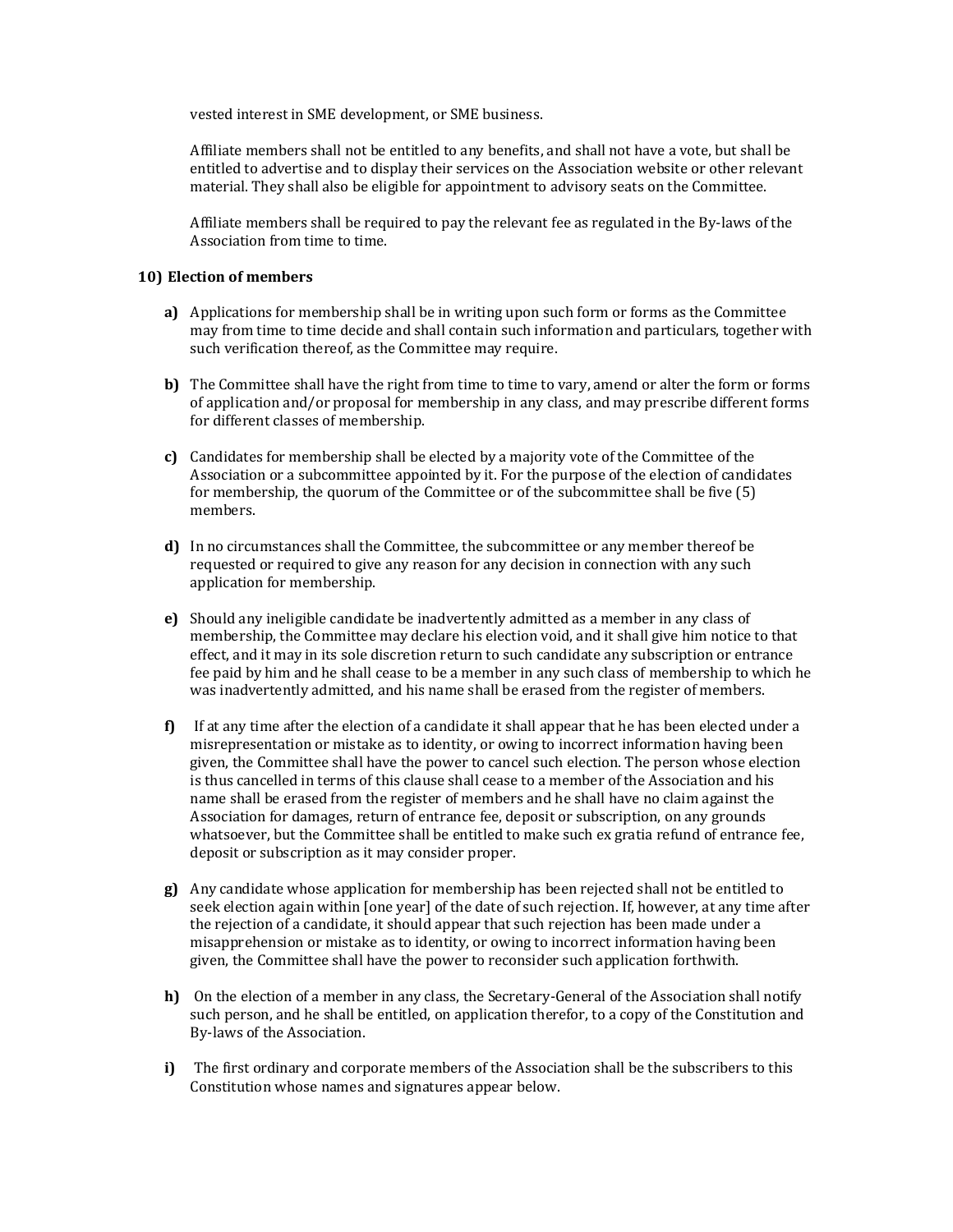## **11)Resignations**

**a)** A member may resign his membership by notice to the Secretary-General of the Association given prior to the date upon which his next subscription becomes due.

## **12)Entrance fees**

The entrance fees for the various classes of membership shall be such sums as the Committee may from time to time determine and such fees shall be paid with the lodging of the application for membership and if not so paid, the application shall be invalid.

## **13)Subscriptions**

The annual subscription for membership in any class shall be such sum as the Committee may from time to time determine.

## **14)Payment of subscriptions**

- **a)** All subscriptions shall become due on the first day of January in each year.
- **b)** No member who has not paid his subscription within three [3] months after it becomes due shall be allowed to continue as a member while his subscription is unpaid, and any such person shall forthwith cease to be a member of the Association, without notice, and his name shall be erased from the register of members.
- **c)** Any benefits due to any member in accordance with this Constitution shall remain suspended until subscriptions are paid in full.

#### **15)Transfer in class, reinstatement and readmission of members**

- **a)** The Committee may reinstate a defaulting member on payment by such person of all subscriptions in arrear and any amounts owing to the Association, on such conditions as the Committee may deem fit.
- **b)** The Committee shall have power to readmit a member, who for any reason has relinquished membership of the Association, on such terms and conditions as the Committee shall determine in each particular case.
- **c)** A member of any class of membership may, on making written application to or with the consent and approval of the Committee, transfer from one class of membership to another as from the commencement of any financial year, or at any point within a given year. Such change of membership from one class to another shall be upon such terms and conditions as the Committee in its sole discretion may impose.

# **16)The committee**

- **a)** Subject to sub-clause (b) below, the Committee shall consist of:
	- i) An elected President, Vice President, Secretary-General and Treasurer, who shall be elected by Subscribed, Premium and Platinum members at the Annual General Meeting.
	- ii) Three (3) elected persons who shall be representatives of the Premium members of the Association;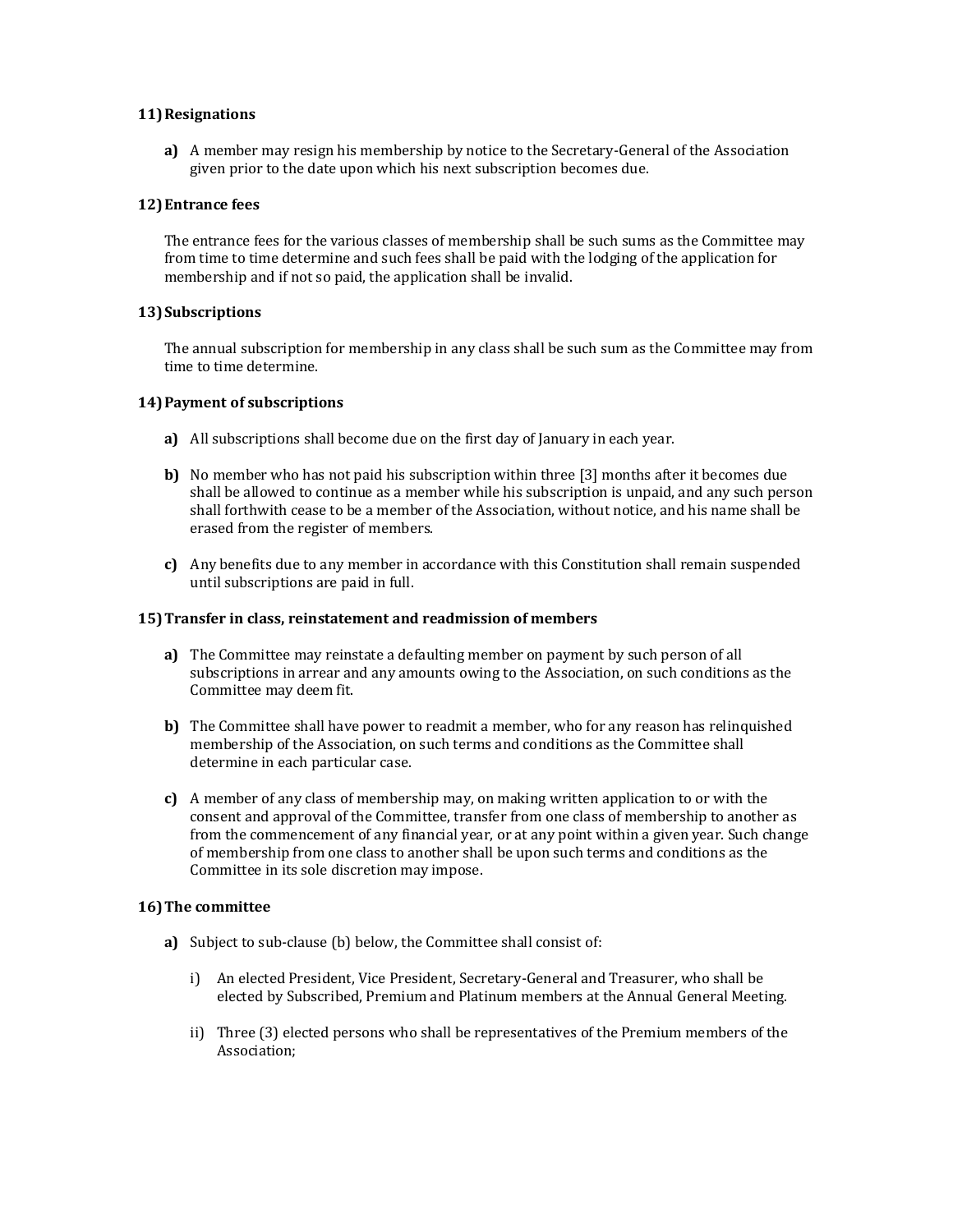- iii) Three (3) elected persons who shall be representatives of the Platinum members of the Association;
- iv) any past presidents or honorary members who shall be ex officio members of the Committee;
- v) not more than three (3) additional persons whom the Committee may nominate and appoint to the Committee;
- vi) not more than ten (10) additional members whom the Committee may appoint as representatives of duly constituted branches of the Association, on the recommendation of the executive bodies of those branches.
- **b)** Until the first Annual General Meeting of the Association the Committee shall consist of:
	- i) Farai Clement Mutambanengwe, [full name], [full name] and [full name] who are deemed elected under sub-clause (a)(i) above;
	- ii) [full name], [full name] and [full name] who are deemed elected under sub-clause (a)(iii) above.

This Committee shall have the powers of co-option under sub-clause (a)(vi) above.

## **17)Election of Committee**

- **a)** Each elected member of the Committee shall hold office for the period concluding with the end of the Annual General Meeting of the Association after that in which he was elected and, upon the expiry of such period, such member shall automatically retire from office but shall be eligible for nomination and re-election as a member of the Committee, provided that he retains his qualification.
- **b)** Nominations in writing for the office of member of the Committee shall be signed by five ordinary members of the Association (save for the retiring members of the Committee) and delivered to the Secretary-General at least fourteen (14) days before the date fixed for the holding of the Annual General Meeting of the Association at which election shall take place.
- **c)** No member, save for a retiring elected member of the Committee, may stand for election as a member thereof unless nominated in terms of sub-clause (b) above.
- **d)** At the Annual General Meeting, voting for the election of members of the Committee shall be by way of ballot of those members present or by show of hands as the Chairman may decide.

#### **18)Management of the affairs of the Association**

- **a)** The management and control of the affairs of the Association shall vest in the Committee which shall have full power and authority to do any act, matter or thing which could or might be done by the Association excepting such matters as are in the rule specially reserved to be dealt with at a general meeting of members. In addition to the general powers and authorities hereby conferred on the Committee, and without in any way limiting such powers and authorities, the Committee shall have the following further special powers:
	- i) to appoint such agents, officers, clerks and servants for permanent, temporary or special services as they think fit, and to invest them with such powers as they may think expedient, and to determine their duties and fix and vary their salaries or emoluments (if any) and to require security in such instances, and to such amounts, as they may think fit,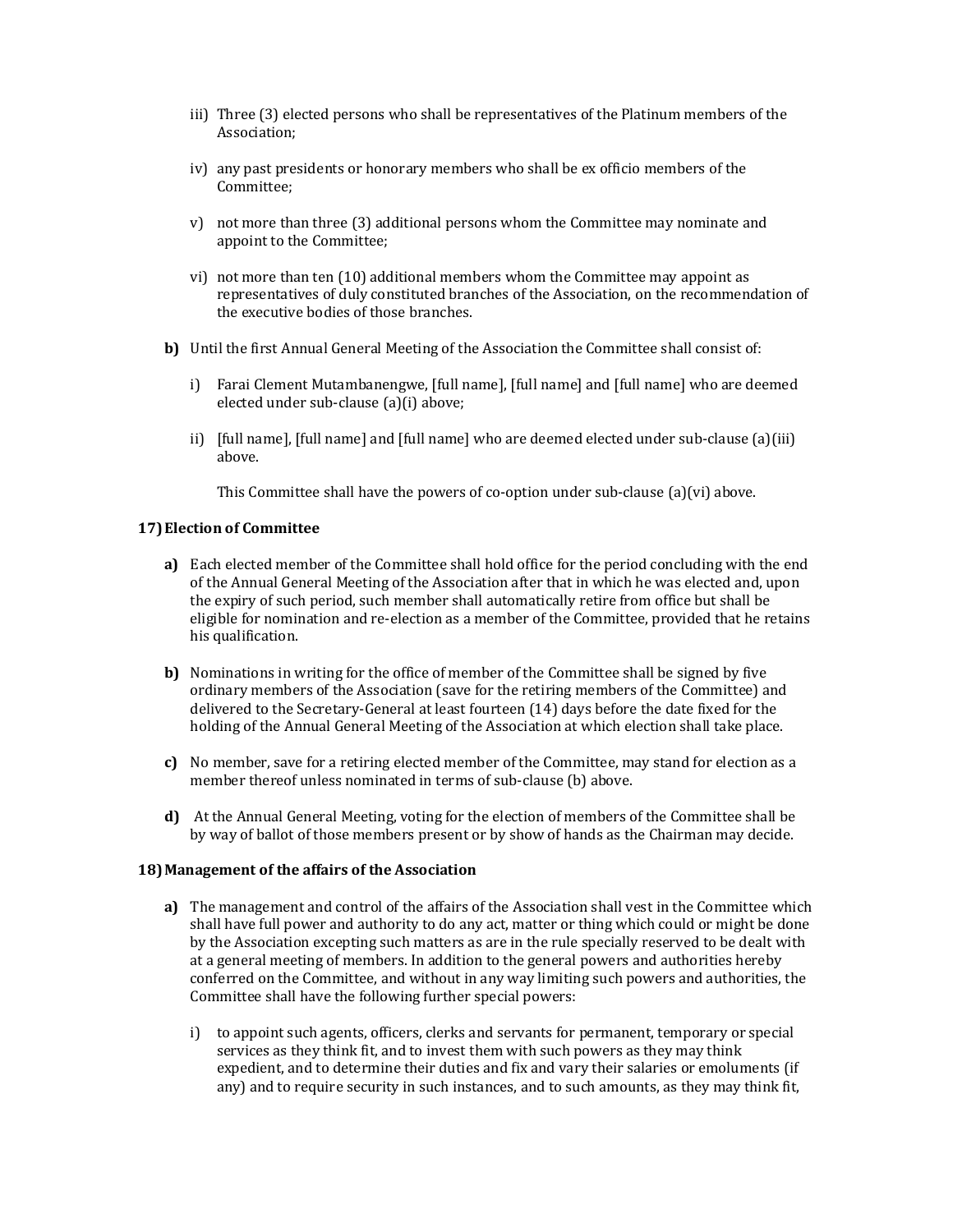and to suspend or discharge any such persons at their discretion;

- ii) to execute in the name of the Association any contracts;
- iii) to refer any claim or demand by or against the Association to arbitration and to perform, or refuse to perform, the award;
- iv) to make and give receipts, releases and other discharges for moneys payable to the Association and for the claims and demands of the Association;
- v) to appoint persons who shall be entitled, on behalf of the Association, to sign bills of exchange, cheques receipts and negotiable instruments;
- vi) to make, vary and repeal By-laws for the regulation of the affairs of the Association, its officers and servants, or the members of any class of the Association, provided that such are not inconsistent with or contrary to the Constitution herein contained;
- vii) to delegate to any subcommittee or subcommittees all or any of the authorities conferred on the Committee by these rules (save under clause  $29(c)$  below) and such subcommittee shall have such powers as may be conferred on it at the time of its appointment, or thereafter, by the Committee of the Association and to be subject in all respects to such rules and by-laws or instructions as may from time to time be framed, given or approved by the Committee;
- viii) to fix the remuneration of the Association's auditor or auditors.
- **b)** The Association in general meeting may review, approve or amend any decision of the Committee, but no such decision of the Association shall invalidate any action taken by the Committee in accordance with these rules.

#### **19)Termination of office of Committee members**

- **a)** Any member of the Committee absenting himself without leave of the Committee for more than three (3) consecutive meetings held over a period of more than thirty (30) days, of which due notice has been given, shall cease to be a member of the Committee.
- **b)** Any member of the Committee who ceases to hold the necessary qualifications shall cease to be a member of the Committee.
- **c)** In the event of any member of the Committee elected to such office at any Annual General Meeting ceasing to hold the necessary qualifications or ceasing to be a member of the Committee for any reason whatsoever, the Committee shall have the power to fill such vacancy for the remainder of the period of office of such member.

#### **20)Meetings of the Committee**

- **a)** The elected President of the Association, and in his absence the Vice-President shall automatically become Chairman of any meetings of the Committee. In the absence of both the President and the Vice-President, the Committee shall elect one of the members present to act as Chairman.
- **b)** The Committee shall meet at four (4) times in each year. Two (2) weeks' notice at least shall be given of all meetings of the Committee to all members, unless all members of the Committee agree to accept shorter notice.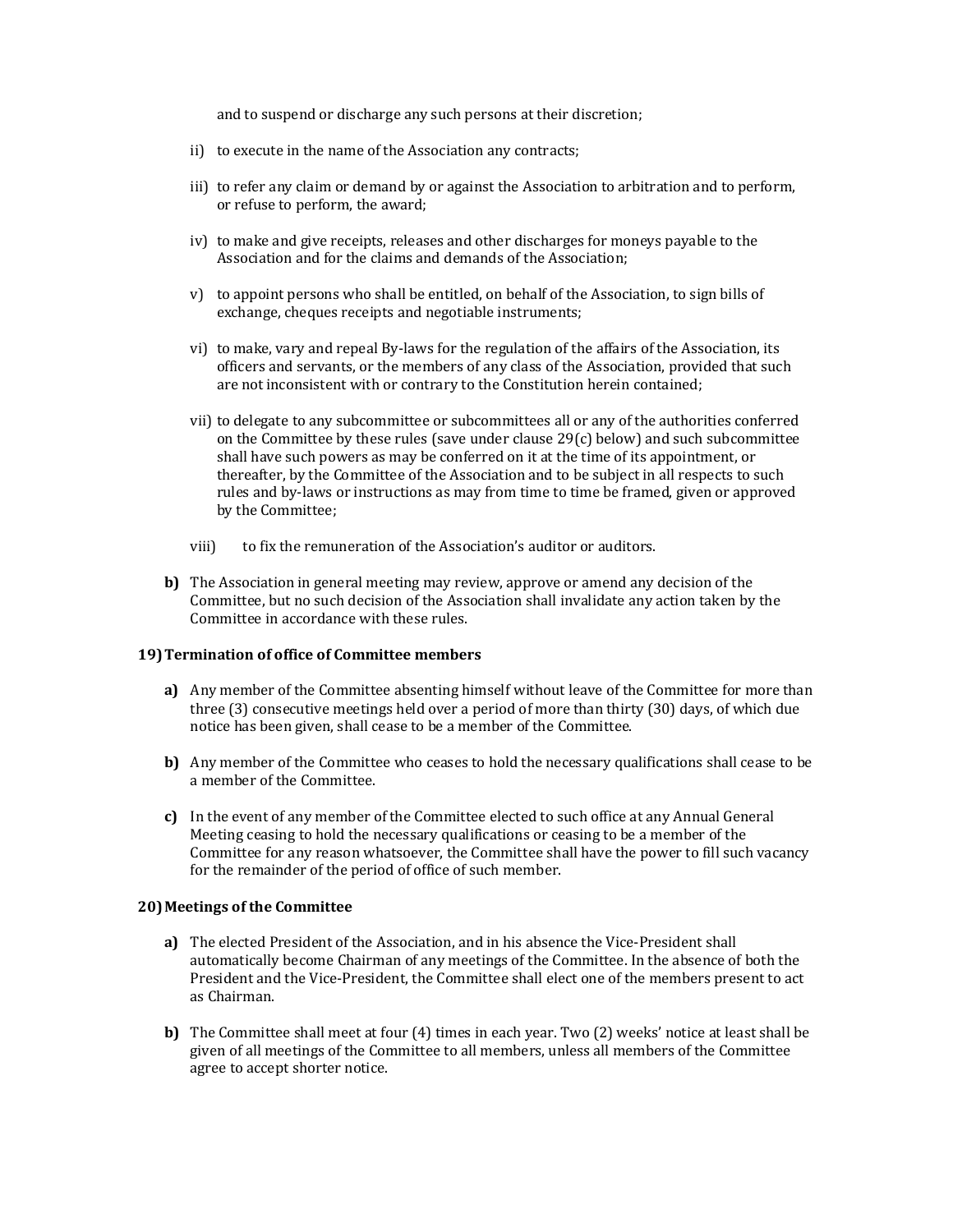- **c)** The quorum for a meeting of the Committee shall be five (5) elected members present at the commencement of and throughout the meeting. Any decision of the Committee shall be by majority vote by show of hands of those present. Each person entitled to be present and to vote shall have one vote and the Chairman of the meeting shall have a casting vote in addition to his deliberative vote. No voting by proxy shall be permitted.
- **d)** The Secretary-General of the Association shall convene a special meeting of the committee on the instructions of the President and Chairman of the Association or upon the written request of at least two members of the Committee.
- **e)** The Committee shall cause a register of all members of the the Association, together with their addresses, and proper accounting records, to be kept and it shall further cause minutes to be kept of the appointment of officers and names of members of the Committee present at any meeting, together with minutes of all resolutions and all proceedings taken at any such meeting. All such minutes shall be duly entered into books properly kept and provided for that purpose. Any such minutes, or an extract therefrom, signed by the chairman, shall be received as prima facie evidence of the matters therein stated.
- **f)** Members of the Committee serve as representatives of their organisations, and not in a personal capacity.
- **g)** A resolution in writing which is signed by all members of the Committee and inserted in the minute book of the Committee shall be as valid and effective as if passed at a meeting of the Committee. Any such resolution may consist of several documents in the same form, each of which is signed by one or more members of the Committee, and shall be deemed (unless the contrary appears from that resolution) to have been passed on the date on which it was signed by the last member of the Committee entitled to sign it.
- **h)** All acts done by any meeting of the Committee or by any person acting as a member of the Committee shall, notwithstanding that it be afterwards discovered that there was some defect in the appointment of any such member or person acting as aforesaid, or that they or any of them were disqualified, be as valid as if every such person had been duly appointed and was qualified to be a member of the Committee.
- **i)** The inadvertent omission to give notice of any meeting of the Committee shall not invalidate the proceedings at any such meeting.
- **j)** The proceedings of the Committee shall be valid notwithstanding any temporary vacancy in the Committee.

# **21)Annual General Meetings**

- **a)** The Annual General Meeting of members of the Association shall be held at such time and place as the Committee may determine but as soon as may be after the first day of April in each year.
- **b)** Notice of the date, time and place for the holding of the Annual General Meeting shall be posted by letter to each of the members of the Association at his registered address as appearing in the register of members, at least four (4) weeks before the date fixed for the holding of such meeting.
- **c)** The omission to send by post any such notice to any member shall not invalidate the holding of the meeting, or the passing of any resolution thereat.
- **d)** Notice of the terms of any resolution to be proposed at an Annual General Meeting, other than concerning ordinary and general business, shall be lodged with the Secretary-General at least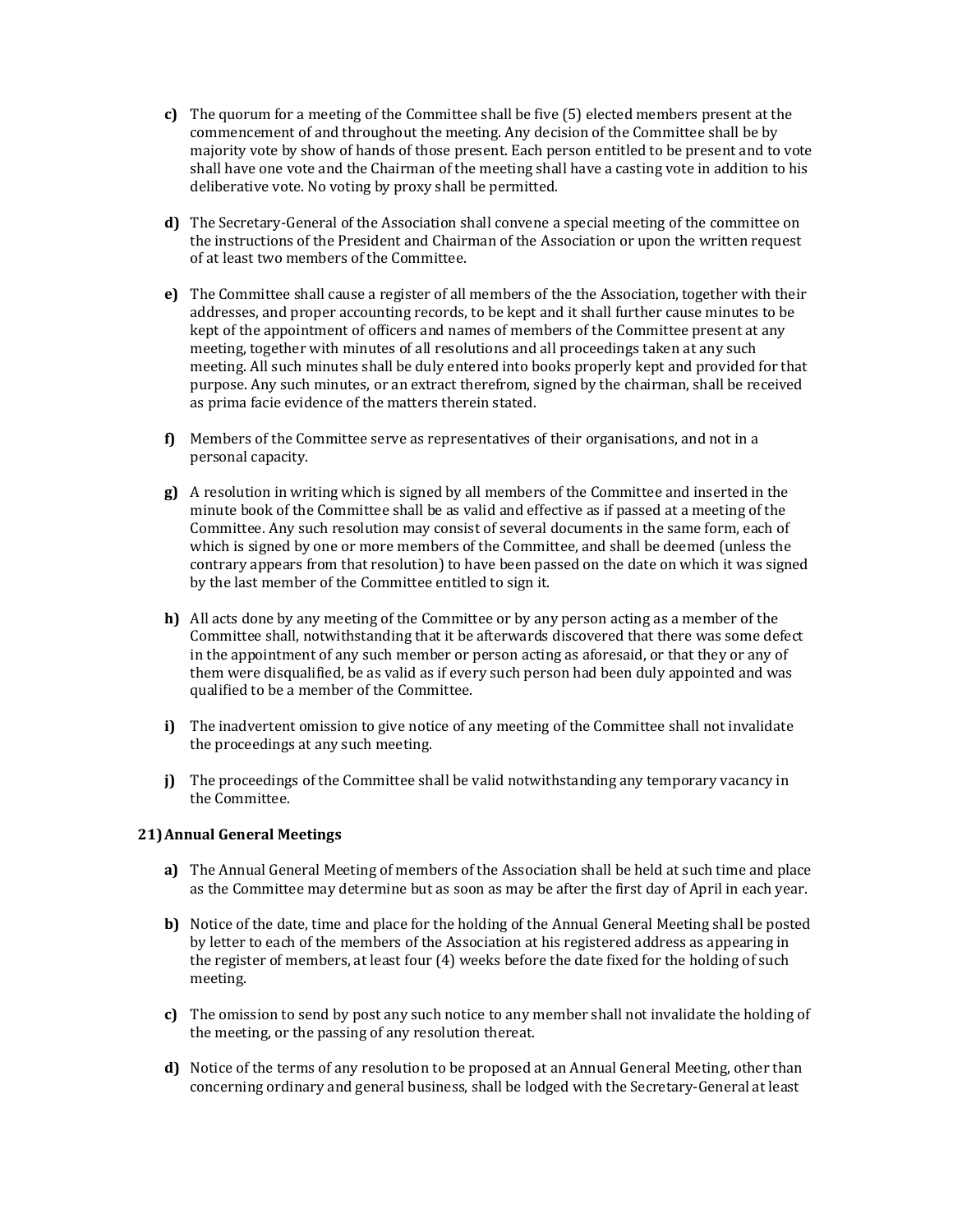fourteen (14) days before the date fixed for such meeting.

**e)** Notice of any proposed resolution adding to, repealing or amending any of these rules or any part of the Constitution shall be given as provided in clause 28(b) below.

# **22)Proceedings at Annual General Meeting**

- **a)** At the Annual General Meeting the Committee shall present an audited balance sheet and income statement drawn as at 31 December of the preceding financial year, together with its report.
- **b)** The ordinary business to be done at an annual general meeting shall be as follows:
	- i) to confirm the minutes of the previous Annual General Meeting and any Special General Meeting(s) held since the previous Annual General Meeting;
	- ii) to receive and consider the report of the Committee and the financial statements for the preceding financial year with the auditors' report thereon;
	- iii) to elect a President of the Association nominated by the members;
	- iv) to elect a Vice-President, Secretary-General and Treasurer of the Association nominated by the members;
	- v) to elect three (3) persons chosen from the representatives of Premium members;
	- vi) to elect three (3) persons chosen from the representatives of Platinum members;
	- vii) to appoint the Association's legal adviser;
	- viii) to appoint the Association s auditor;
	- ix) to consider and to pass, with or without modification, any resolutions concerning the affairs of the Association of which due and proper notice has been given and any other business concerning the affairs of the Association.

# **23)Special General Meetings**

- **a)** The Committee may at any time, through the Secretary-General, call a Special General Meeting of members by giving not less than fourteen (14) days' notice to members specifying for what object or objects the meeting is called.
- **b)** The Secretary-General shall convene a Special General Meeting of members of the Association, upon receiving a requisition in that behalf signed by not less than ten (10) Subscribed, Premium or Platinum members, specifying any resolution or resolutions proposed to be moved or other business to be discussed. The Secretary-General shall post to each member at his registered address a copy of such notice at least fourteen (14) days prior to the holding of the meeting.
- **c)** The omission to send by post any such notice to any member shall not invalidate the holding of the meeting, or the passing of any resolution thereat.

# **24)Quorum at general meetings**

The quorum for a general meeting of members shall be thirty (30) Subscribed, Premium or Platinum members entitled to vote thereat; provided that if no quorum be present within fifteen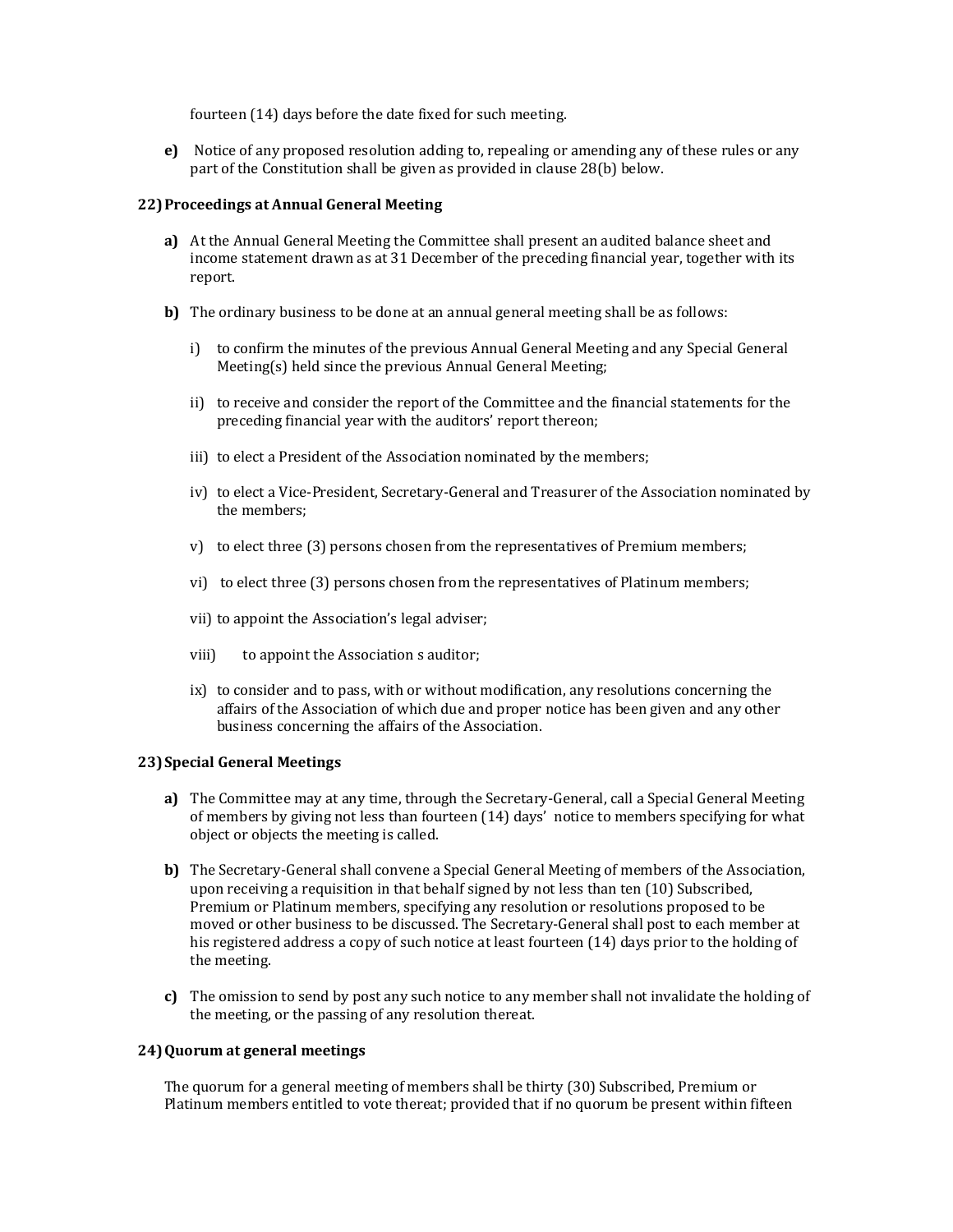(15) minutes after the time fixed for the meeting, it shall, in the case of an Annual General Meeting or a Special General Meeting called by the committee, be postponed to the same day and hour in the following week and at such adjourned meeting, the ordinary members present shall be deemed to be a quorum for the transaction of the business of the meeting.

In the case of a Special General Meeting called by requisition of members, if no quorum is present upon the date fixed, and within fifteen (15) minutes after the time fixed for the meeting, it shall be dissolved.

# **25) Chairman at general meetings**

The chair at all general or Special General Meetings of the members of the Association shall be taken by the President of the Association or, in his absence, by the Vice-President. Should both be absent, the members present shall elect a chairman for that meeting from among the other members of the Committee present, if any, or, failing their presence, a chairman shall be elected, being a person who is entitled to vote at an Annual General Meeting, from among those members present.

# **26) Adjournment of general meetings**

The chairman of any general meeting may, with the consent of the meeting decided by majority vote, adjourn the meeting from place to place and from time to time but no business shall be transacted at any adjourned meeting other than that business left unfinished at the meeting from which the adjournment took place.

# **27) Voting**

- **a)** Only Subscribed, Premium and Platinum members shall be eligible and entitled to vote at an Annual or Special General Meeting of members of the Association and each such member shall have one vote.
- **b)** In connection with the election of members of the Committee, the voting shall take place as provided in clause 17 above.
- **c)** Save as otherwise provided in this Constitution, any business, resolution or question submitted to such a meeting for decision shall be decided by majority vote of those present and entitled to vote and, in the first instance, by a show of hands. Corporate members shall be represented by a representative whose identity has been notified to the Secretary-General under clause 32. No proxies shall be permitted.

The Chairman of any such meeting shall have a casting as well as a deliberative vote, provided, however, that a ballot may be demanded by not less than fifteen (15) Subscribed, Premium or Platinum members present at the meeting. Should any such ballot be demanded, it shall be taken in such a manner and at such time and place as the chairman of the meeting may direct.

**d)** A declaration by the Chairman of the meeting of the result of a show of hands or a ballot, as the case may be, shall be conclusive.

# **28)Amendments to Constitution**

**a)** The Constitution of the Association, or any part thereof, as contained in these rules, shall not be repealed or amended, and no new rules shall be made, save by a resolution adopted by a majority of two-thirds of the Subscribed, Premium and Platinum members of the Association present at an Annual or Special General Meeting of members of the Association, of which due and proper notice has been given.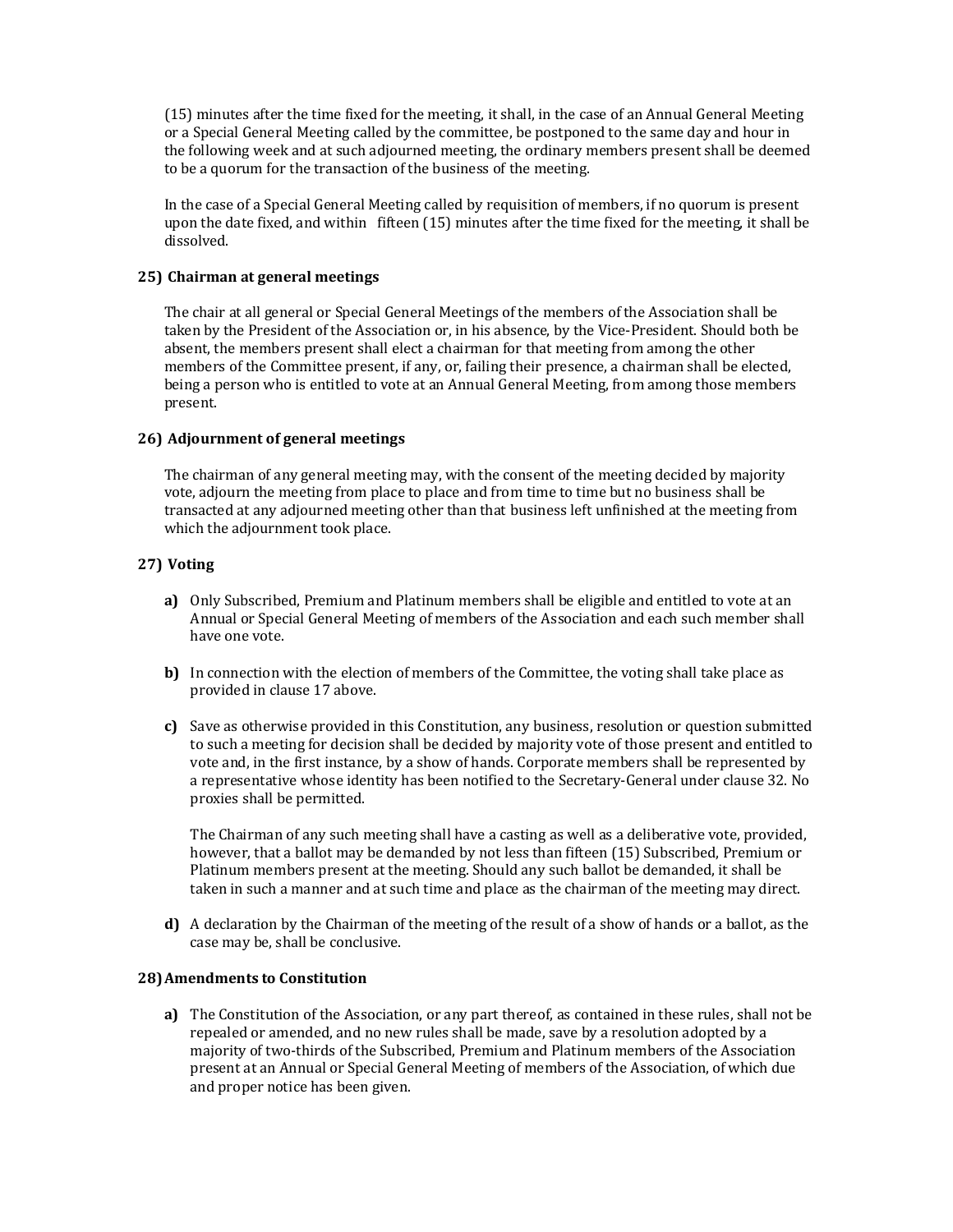**b)** Fourteen (14) days' notice of the intention to propose and move a resolution for the adoption of a new rule or the repeal or amendment of an existing rule and setting out the terms of such proposed resolution, shall be given to the Secretary-General, who shall forthwith notify the Committee and send a copy of such notice by post to each member of the Association at the address of each member appearing in the register of members.

# **29)Misconduct of members**

- **a)** A member of the Association shall be guilty of misconduct should he, in the opinion of the Committee:
	- i) commit any breach of this Constitution or the Rules or By-laws of the Association; or
	- ii) be guilty of any improper conduct; or
	- iii) fail to make payment of any money due to the Association after due notice; or
	- iv) be guilty of conduct in any way offensive to members of any class or to the Committee; or
	- v) introduce into the Association or any meeting of the Association any person whose presence therein shall be prejudicial to the interests and reputation of the Association or objectionable to the members as a whole; or
	- vi) be guilty of behaving in a manner unbecoming a member of the Association or prejudicial to the interests and reputation of the Association, whether within the Association's premises or outside them, or without cause or justification behave in a manner which is offensive or unbecoming towards any other member, or guest, or the staff employed by the Association.
- **b)** The hearing and investigation of any complaint as to the conduct of a member, and the procedure to be adopted in connection therewith, shall be in the sole discretion of the Committee, provided, however, that the member whose conduct is the subject of complaint and investigation shall be informed of the nature of the complaint, or the Committee shall take any reasonable steps to bring to his notice the nature thereof, by posting a registered letter to his registered or residential address or otherwise, and provided that such member shall be afforded an opportunity of replying to any such complaint, whether in writing or in such other manner as the Committee may determine.
- **c)** The powers and duties of the Committee as set out in this rule shall not be delegated to any other subcommittee or body.
- **d)** The Committee, after investigation, shall have the power in regard to a member who, in its opinion, has been guilty of misconduct as described in sub-clause(a) above:
	- i) to expel such member, who shall be ineligible for re-election; or
	- ii) to deprive such member of any or all of the rights, benefits and privileges of his membership during such time or period as the Committee in its absolute discretion may deem fit; or
	- iii) to call upon such member in writing, through the Secretary-General, to resign and, if he fails to tender his resignation within seven (7) days of the date of such request, to expel such member, who shall then be ineligible for re-election; or
	- iv) to reprimand and/or censure such member, or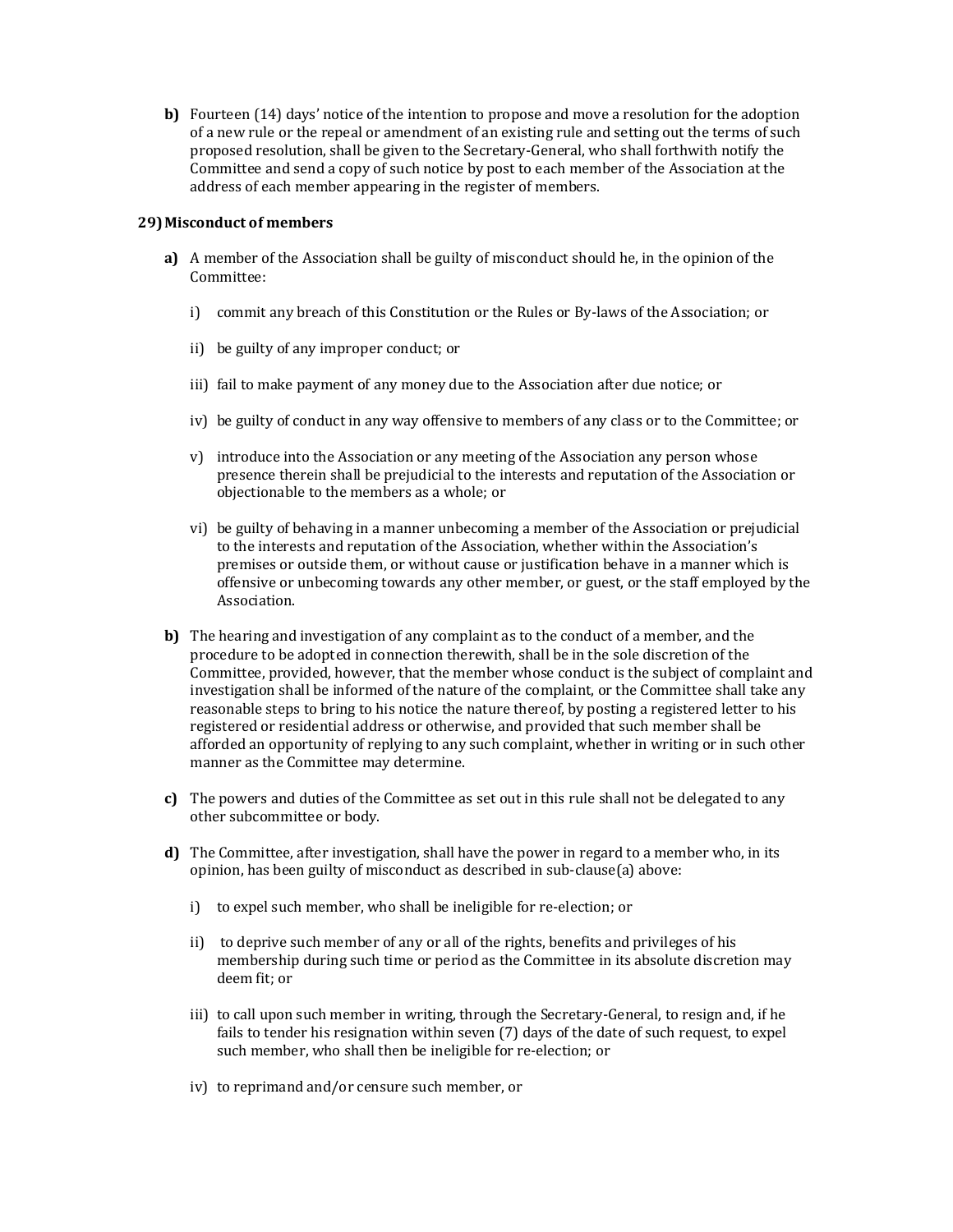- v) to caution such member; or
- vi) to impose such condition upon such member as to the use of the facilities of the Association as the Committee may in its sole discretion determine.
- **e)** The decision of the Committee under this rule shall be notified to such member by posting a registered letter to such member at his registered or residential address.

## **30)Right of appeal**

**a)** Any member who is expelled or called upon to resign or otherwise dealt with by the Committee in terms of clause 29 above shall have the right, within twenty one (21) days after the date of posting to him by the Secretary-General to his registered or residential address a notice under clause 29(e) above, to lodge an appeal in writing against the decision of the committee, to a Special General Meeting of members which shall be convened forthwith by the Secretary-General upon receipt of the notice of appeal and upon such member depositing with the Secretary-General a sum of money sufficient, in the opinion of the Committee, to cover the expenses which may be incurred in the convening and holding of such a meeting.

Such deposit shall be returned to such member in the event of his appeal proving successful but, if such an appeal fails either wholly or in part, the expenses which may be incurred in the convening and holding of such meeting shall be borne by such member and any refund of the deposit or part thereof shall be in the sole discretion of the Committee.

**b)** The notice of an appeal shall not have the effect of suspending the operation of such decision pending the hearing of the appeal.

# **31)Interpretation**

- **a)** Save where the context otherwise requires, singular words shall be deemed to import the plural and vice versa and the masculine gender shall be deemed to include the feminine and neuter genders and vice versa.
- **b)** In case of bona fide doubt or dispute as to the meaning and interpretation of any of the rules and by-laws of the Association or in connection with any other matter whatsoever, the Committee for the time being which rules thereon shall be the arbiter and its decision shall be binding upon the members of all classes of the Association, subject to any resolution of a general meeting of the Association thereon.

#### **32)Register of members**

All members shall communicate their addresses from time to time to the Secretary-General, who shall keep a register of the names of members and of their addresses. A corporate member shall notify the Secretary-General from time to time the name or names of persons who are authorised to represent that corporate member at meetings of the Association.

# **33)General**

- **a)** A copy of the Rules and By-laws and of any repeal or amendment thereto or new rule effected from time to time shall be available for the inspection of the members upon application to the Secretary-General. Every person, upon becoming a member of the Association, shall receive on request a copy of the rules of the Association as embodied in this Constitution, or as amended from time to time, together with such By-laws as may be in force.
- **b)** A special notice or account to a member shall be properly delivered by posting it to the member's registered address as appearing in the register of members. In the event of any